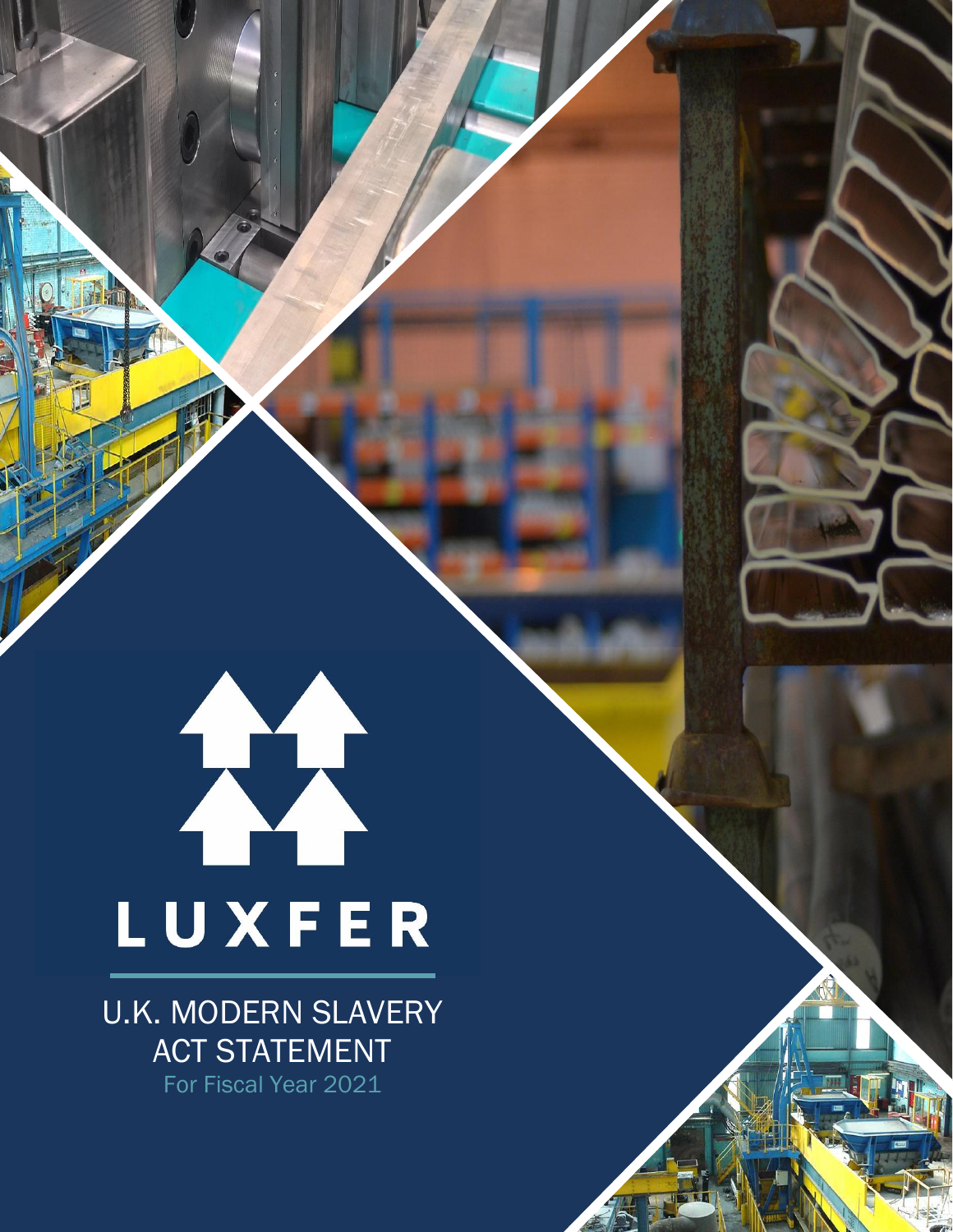# U.K. MODERN SLAVERY ACT STATEMENT FOR FISCAL YEAR 2021

This statement has been published in accordance with the U.K. Modern Slavery Act of 2015 (the "Act"). It sets forth the steps taken by Luxfer Holdings PLC, including its subsidiaries and affiliates covered by the Act (together "Luxfer" or the "Company")<sup>1</sup>, to prevent modern slavery and human trafficking in its business and supply chains during the year ending 31 December 2021.

#### INTRODUCTION

This is the sixth-annual Modern Slavery Statement issued by Luxfer under the Act. It outlines the steps we have taken, and continue to take, to prevent modern slavery and human trafficking in our operations, and within our supply chain, in the last fiscal year.

Luxfer is deeply conscious of the global implications of modern slavery, and we understand that we have a responsibility to prevent, mitigate, and remediate where necessary, the risks of human trafficking; slavery; and forced, bonded, and child labor. We remain committed to respecting internationally recognized human rights standards, as set forth in the UN Guiding Principles for Business and Human Rights, the International Bill of Rights, the OECD Guidelines for Multinational Enterprises, and the International Labour Organization's Declaration on Fundamental Principles and Rights at Work. To fulfil our commitments under these standards and to our stakeholders, we will continually review and improve our policies, practices, and procedures in all areas of our business to ensure that our Company and those with whom we do business respect human dignity, freedom, and fundamental human rights for all.

#### ABOUT US

Luxfer is a global industrial company innovating niche applications in materials engineering. Using our broad array of proprietary technologies, we focus on value creation, customer satisfaction, and demanding applications where technical know-how and manufacturing expertise combine to deliver a superior product. We specialize in the design and manufacture of high-performance products for transportation, defense and emergency response, healthcare, and general industrial applications.

Luxfer is listed on the New York Stock Exchange and our ordinary shares trade under the symbol LXFR. Our principal executive office is located in Milwaukee, Wisconsin, U.S. We employ approximately 1,300 people globally and operate 10 manufacturing plants in the U.K., the U.S., Canada, and China. Our total annual revenue in 2021 was greater than £36 million. As such, we fall within the scope for reporting under the Act.

 $1$  This statement covers all entities and businesses under the control of Luxfer Holdings PLC, including joint ventures with a controlling interest of 51% or greater.

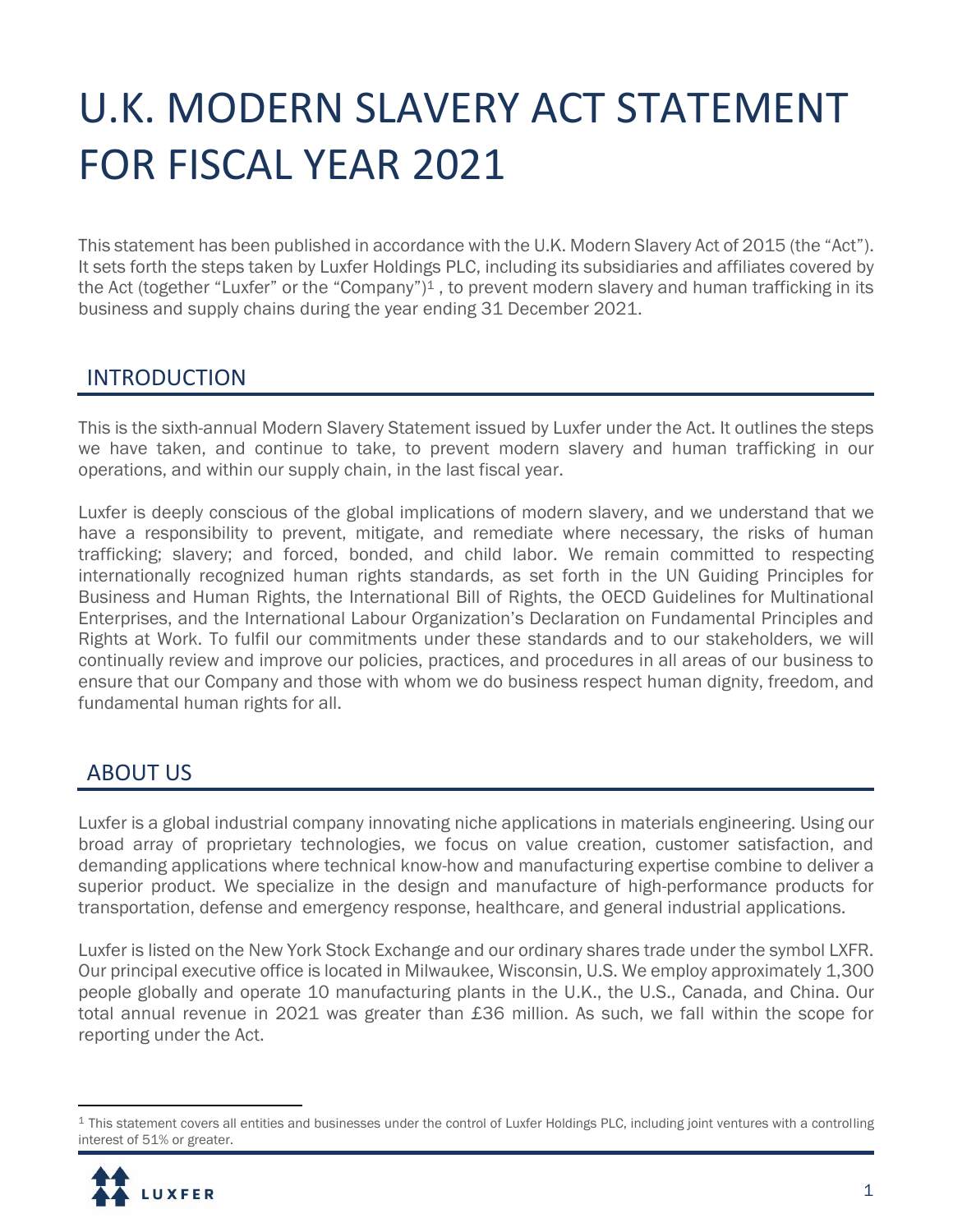## POLICIES, PRINCIPLES, AND GUIDELINES

Since inception, Luxfer has endeavored to deliver superior value to customers by targeting innovation and excellence in everything we do. Integral to our success is the commitment of our employees to uphold our values and conduct business in an honest and ethical manner.

To ensure that we fulfill our commitment to excellence and integrity, all Luxfer employees must comply with our [Code of Ethics and Business Conduct.](https://www.luxfer.com/environment-social-and-governance/governance/code-of-ethics-and-business-conduct/) The Code summarizes the values, principles, and business practices that guide the conduct of the Company and sets forth the minimum ethical requirements expected of all Luxfer employees. Explicitly forbidden by the Code is the use of forced or involuntary labor in any of our locations and in the facilities of those with whom we conduct business. Violation of the Code will result in disciplinary action, up to and including termination of employment.

Likewise, Luxfer employees are aware of their responsibility to maintain a work environment that (i) reflects respect for fundamental human rights and health and safety standards and (ii) is free from discrimination and harassment. Our [Human Rights and Labor Practices Policy](https://www.luxfer.com/environment-social-and-governance/social/human-rights-and-labor-practices-policy/) applies to the entire Luxfer organization and demonstrates our commitment to operating in compliance with the standards set forth therein.

We realize that our reputation for integrity is based not only on our own conduct, but also the conduct of those with whom we do business. At a minimum, we are required to comply with applicable laws that govern human rights, labor standards, and health and safety standards. Therefore, we expect our suppliers, distributors, agents, service providers, and all other third parties with whom we work ("Third Party Representatives") to comply with our [Third Party Code of Conduct;](https://www.luxfer.com/environment-social-and-governance/social/third-party-code-of-conduct/) uphold these standards; and ensure that their employees, contractors, and suppliers are familiar and comply with this Code. Based on our own Code of Ethics and Business Conduct, the Third Party Code of Conduct applies to all Third Party Representatives worldwide. Under the Code, Third Party Representatives are expected to respect, acknowledge, uphold, and comply with the following key themes and extend these standards to their own supply chain:

- Employee health, safety, and fair working conditions;
- Prohibition of forced labor, child labor, and human trafficking;
- Business ethics, anti-corruption, and anti-bribery;
- Data privacy;
- Environmental responsibility;
- Conflict-free mineral sourcing; and
- Product service and quality.

Through adherence to these policies and the application of learned skills, we have adopted sound human rights practices to ensure that our employees and those in our supply chain are treated with the dignity and respect they deserve.

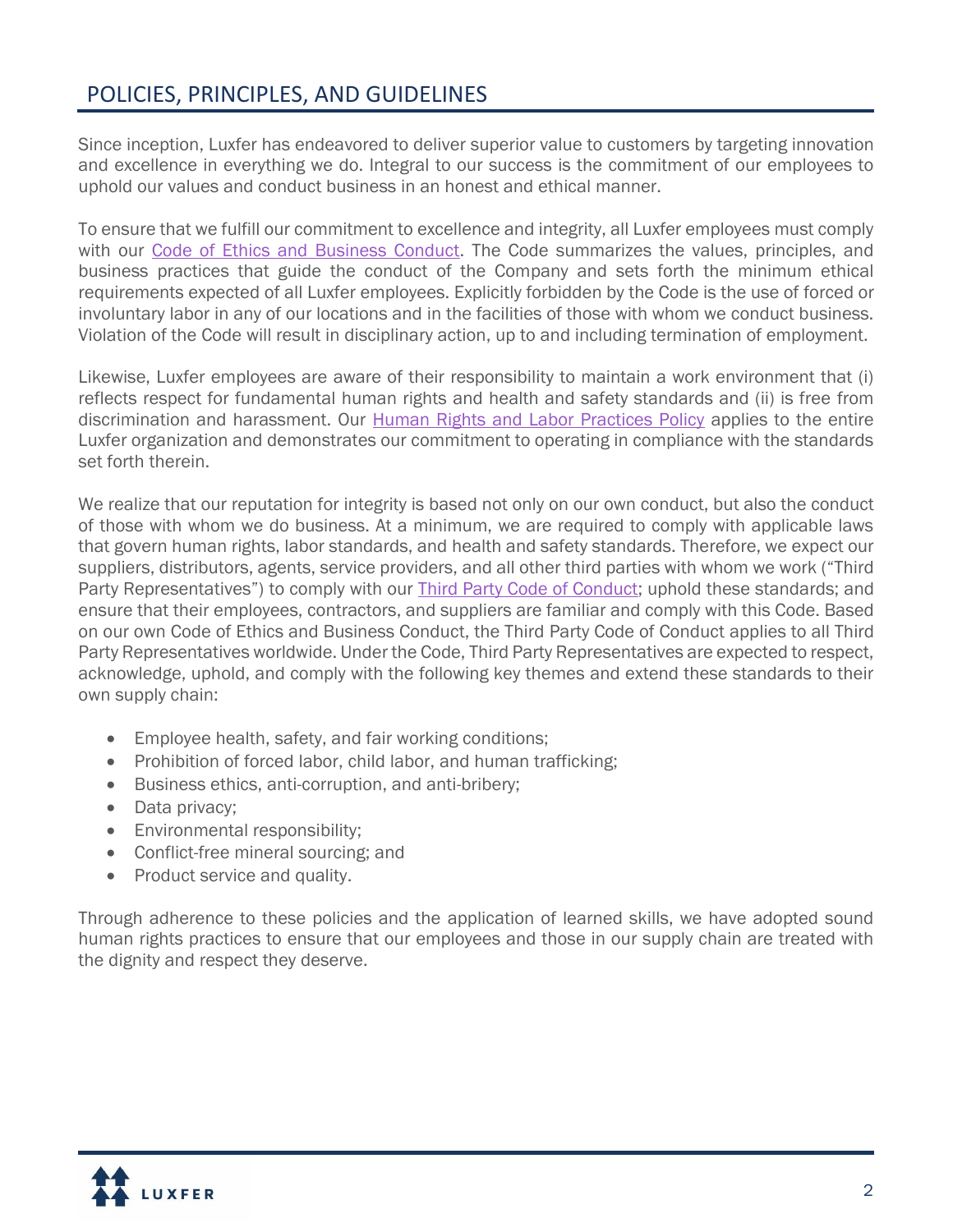#### COMPLIANCE AND TRAINING

To ensure company-wide compliance with these standards and policies, our employees undergo extensive training annually on a variety of topics, including our Code of Ethics and Business Conduct, Human Rights and Labor Practices Policy, health and safety, and identifying human trafficking, among others. In 2021, we required that all employees certify in writing that they have (i) read the Code of Ethics and Business Conduct and other applicable policies, (ii) understand their responsibilities under the Code of Ethics and Business Conduct and such policies, and (iii) agree to comply with the Code of Ethics and Business Conduct and such policies. Completion of trainings and certifications are tracked by the Company.

#### DUE DILIGENCE AND RISK MANAGEMENT

While we source a significant portion of our materials from European and North American suppliers, it is understood that some goods and services we purchase and the countries from which they are sourced may carry a greater risk. As such, Luxfer operates an extensive supplier selection process and has considerable knowledge and understanding of our major suppliers with whom we have close and long-standing business relationships. Success in this realm starts in our purchasing department, where our buyers are regularly trained on the supplier standards covering human rights, labor standards, and working conditions. These objectives are integrated into our buyer's performance reviews to incentivize the identification of risks in our supply chain.

Thorough examinations of new and existing Third Party Representatives are conducted on a regular and ongoing basis. We utilize several different methods to ensure that standards are met, including supplier risk assessments and both on- and off-site audits. Pursuant to the Third Party Code of Conduct, Third Party Representatives are required to allow representatives from Luxfer and, if requested, Luxfer's customers full access to their production facilities, records, and workers for confidential review and interviews. We use appropriate due diligence procedures to vet Third Party Representatives prior to entering into any business arrangement and reject third parties who do not fulfil our requirements or meet our standards.

Beginning in late 2021, the establishment of new commercial contracts and the continuation of existing commercial arrangements with Luxfer require Third Party Representatives to certify, in writing, that they have read, understand, and agree to comply with the Third Party Code of Conduct. To ensure ongoing alignment with these standards, certification must be renewed once every three years. In 2022, we will continue to implement the appropriate internal processes to ensure that all Third Party Representatives have certified Luxfer's Third Party Code of Conduct. In addition, we have begun collecting metrics related to Third Party Representatives, which are recorded quarterly by each Luxfer business unit on our balanced scorecard and are reviewed with the CEO and senior management twice annually. We look forward to further refining our internal processes so that we may extend this requirement to 100% of our suppliers during the 2022 fiscal year.

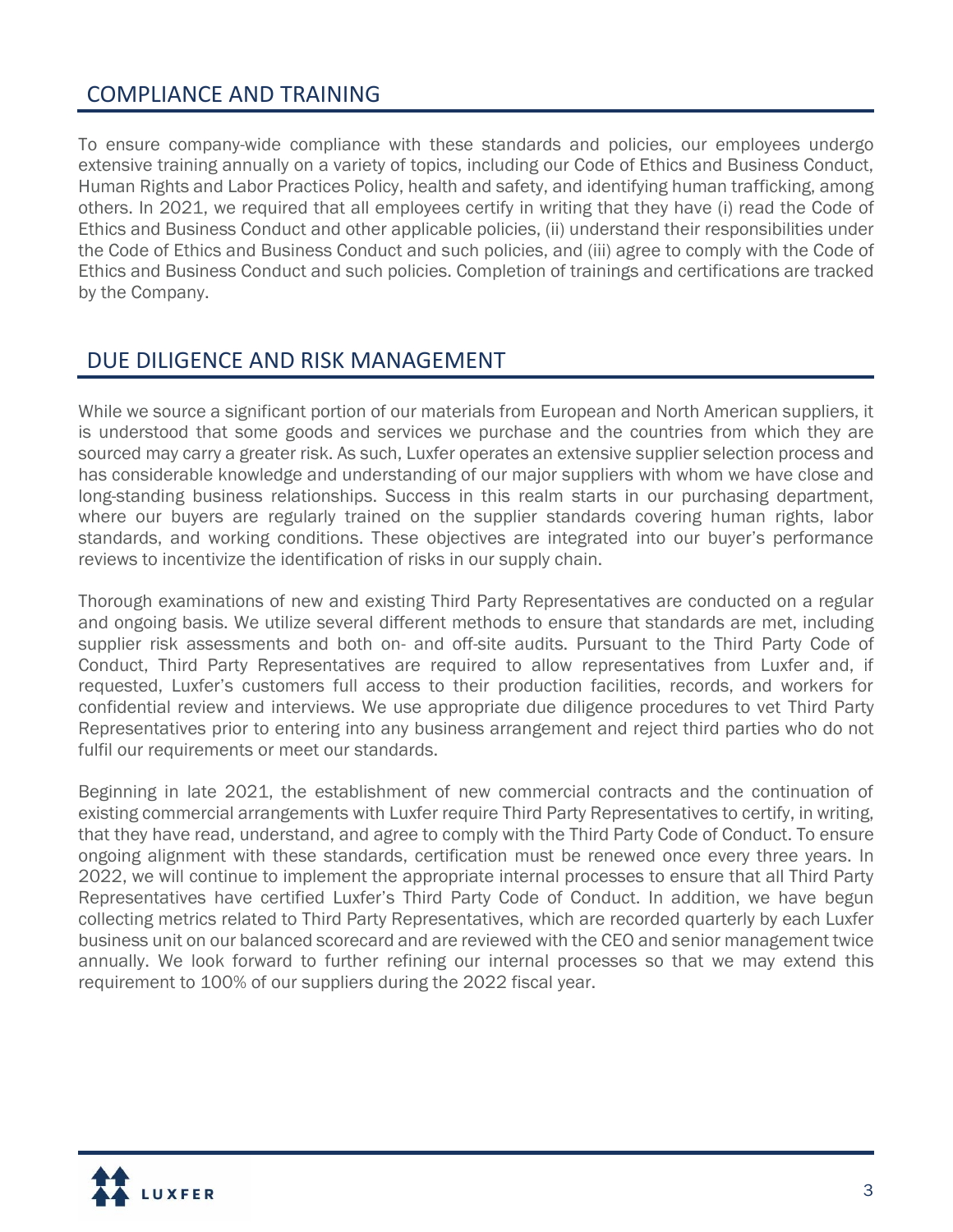### CONFLICT MINERALS

Rule 13p-1 of the Securities Exchange Act of 1934 requires companies to file a specialized disclosure report if it manufactures or contracts to manufacture products containing certain minerals. Luxfer takes seriously its reporting responsibilities under Rule 13p-1 and the Dodd-Frank Wall Street Reform and Consumer Protection Act, as well as our due diligence requirements under the OECD Due Diligence Guidance for Responsible Supply Chains of Minerals from Conflict-Affected and High-Risk Areas. We understand that (i) these minerals have been linked with human rights violations in the Democratic Republic of Congo and other conflict zones and (ii) there is a risk that these minerals may enter our supply chain.

In fulfillment of our due diligence requirements for tracing and sourcing, Luxfer's Third Party Code of Conduct contains standards regarding conflict-free mineral sourcing, which our Third Party Representatives are required to follow. Specifically, Third Party Representatives must establish management policies and procedures to actively trace materials used to ensure that such materials do not contain conflict materials. Additionally, Luxfer regularly requires declarations from its Third Party Representatives, verifying that materials supplied to the Company are from conflict-free sources and listing mineral sources for traceability (including supplier, mine name, and location). Moreover, Luxfer undertakes a formal review of all products at least once annually. If it is determined that any materials used to manufacture Luxfer products contain quantities of 3TG and/or materials containing 3TG, Luxfer requires its suppliers to complete, in good faith, conflict mineral-related questionnaires inquiring about the material's country of origin and the country of origin of any materials recycled from scrap sources. Had any of our suppliers been non-responsive to the questionnaire or if any supplier indicated that the material originated from a covered country, Luxfer has appropriate procedures in place to cease doing business with such suppliers and notify affected parties immediately.

Our disclosure on conflict minerals is published once annually and can be found on our website at [https://www.luxfer.com/investors/sec-filings/.](https://www.luxfer.com/investors/sec-filings/)

#### BENCHMARKING

Luxfer's potential and actual impacts on human rights are assessed on a regular basis. We benchmark our practices against external indices, namely Institutional Shareholder Services ("ISS") Environmental, Social, and Governance ("ESG") QualityScore Ratings, to ensure that our approach is in line with industry best practices, established standards, and recognized challenges. In 2021, Luxfer maintained the best possible rating under ISS' ESG Ratings in the "Social" category, which assesses our human rights, labor, health and safety, supply chain, and ethical sourcing practices.



<sup>2</sup> ISS Social QualityScore calculated as of January 24, 2022.